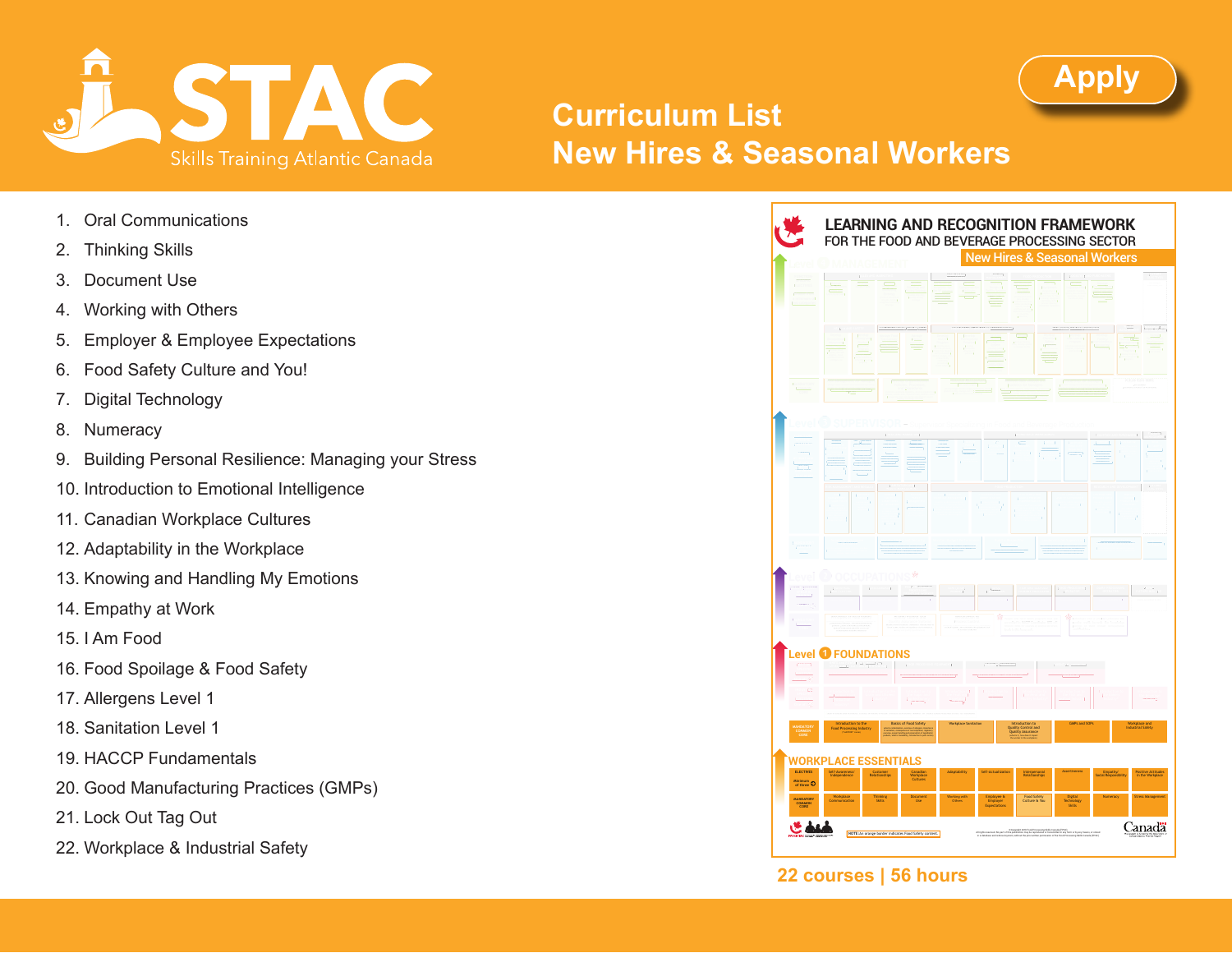

# **Curriculum List Frontline Workers No High School**

- 1. Oral Communications
- 2. Thinking Skills
- 3. Document Use
- 4. Working with Others
- 5. Employer & Employee Expectations
- 6. Food Safety Culture and You!
- 7. Digital Technology
- 8. Numeracy
- 9. Building Personal Resilience: Managing your Stress
- 10. Introduction to Emotional Intelligence
- 11. Canadian Workplace Cultures
- 12. Adaptability in the Workplace
- 13. Knowing and Handling My Emotions
- 14. Interpersonal Relationships for Workplace Success
- 15. Empathy at Work
- 16. I Am Food
- 17. Food Spoilage & Food Safety
- 18. Allergens Level 1
- 19. Sanitation Level 1
- 20. Introduction to Quality Assurance and Quality Control
- 21. Good Manufacturing Practices (GMPs)
- 22. Basics of Standard Operating Procedures (SOPs) and Sanitation Standard Operating Procedures (SSOPs)
- 23. Lock Out Tag Out
- 24. HACCP Essentials (Part A)
- 25. Distribution Warehouse Food Safety
- 26. Workplace & Industrial Safety

#### **ELECTIVES**

- 27. Introduction to Cheesemaking
- 28. I AM SEAFOOD
- 29. Food Safety and Meat Processing 101
- 30. Fundamentals of High Volume Baking
- 31. The Evolution of Cannabis in Canada



**[Apply](https://stac-fpsc.com/apply/)** 

## **31 courses | 87.5 hours**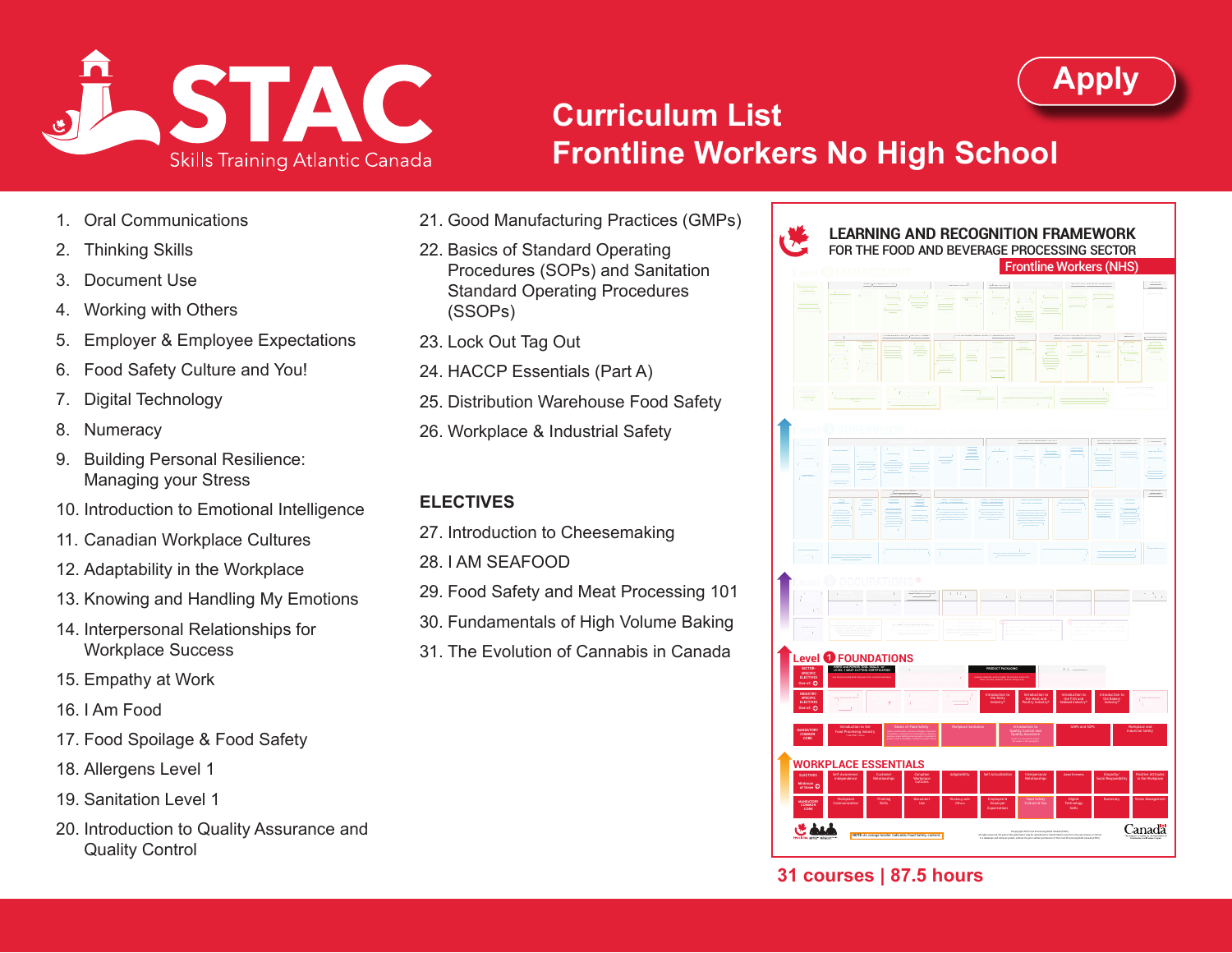

# **Curriculum List Frontline Workers with High School**

- 1. Thinking Skills
- 2. Food Safety Culture and You!
- 3. Numeracy
- 4. Building Personal Resilience: Managing your Stress
- 5. Introduction to Emotional Intelligence
- 6. Adaptability in the Workplace
- 7. Knowing and Handling My Emotions
- 8. Interpersonal Relationships for Workplace Success
- 9. Empathy at Work
- 10. I Am Food
- 11. Food Spoilage & Food Safety
- 12. Allergens Level 1
- 13. Sanitation Level 1
- 14. Introduction to Quality Assurance and Quality Control
- 15. Good Manufacturing Practices (GMPs)
- 16. Basics of Standard Operating Procedures (SOPs) and Sanitation Standard Operating Procedures (SSOPs)
- 17. Lock Out Tag Out
- 18. HACCP Essentials (Part A)
- 19. Distribution Warehouse Food Safety
- 20. Workplace & Industrial Safety

#### **ELECTIVES**

- 21. Introduction to Cheesemaking
- 22. I AM SEAFOOD
- 23. Food Safety and Meat Processing 101
- 24. Fundamentals of High Volume Baking
- 25. The Evolution of Cannabis in Canada



**[Apply](https://stac-fpsc.com/apply/)** 

## **25 courses | 73.5 hours**